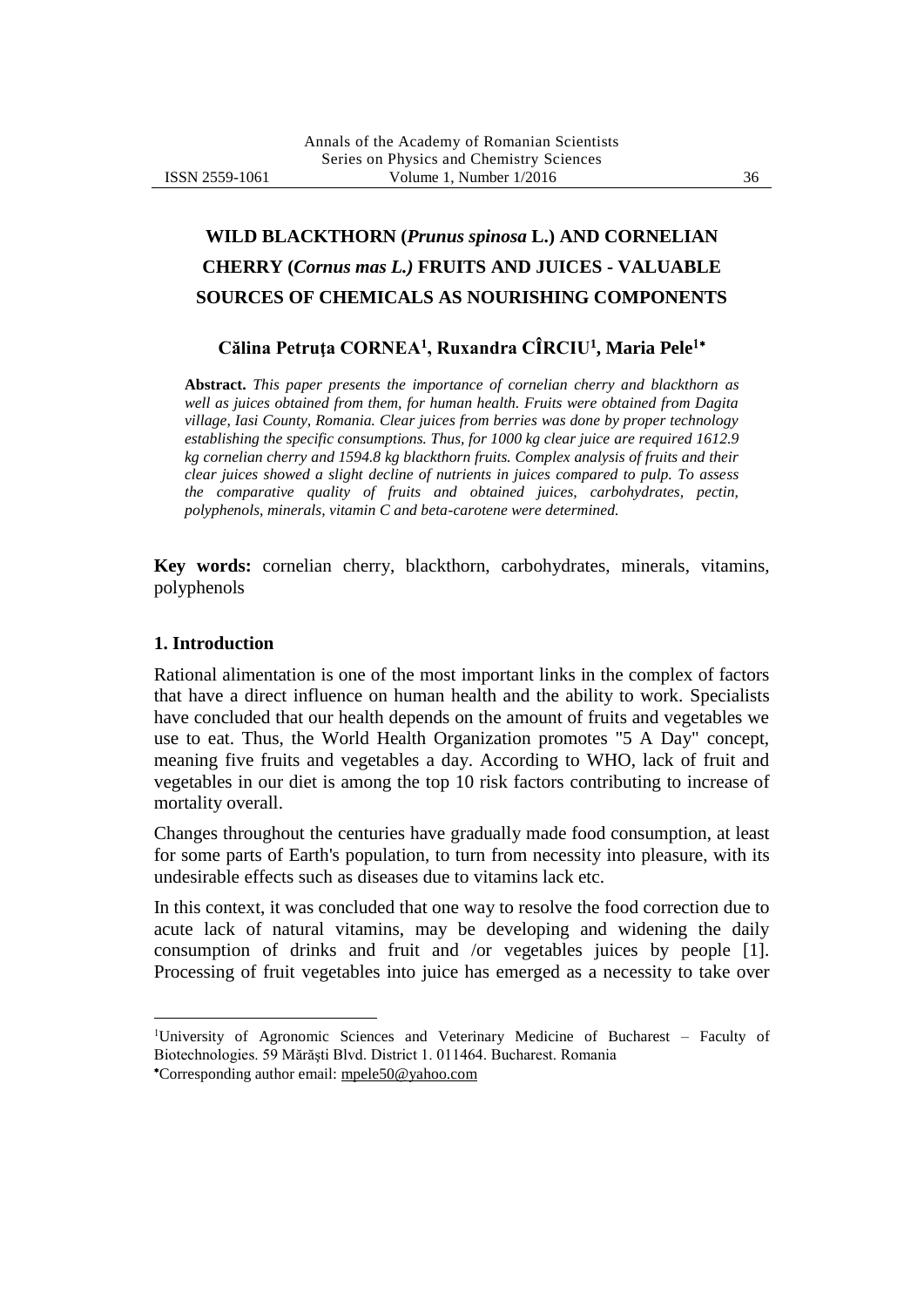the fresh fruits and vegetables excess. Currently, the production of fruit and vegetable juices is an industrial branch.

A special place in the development of fruit industry is occupied by berries juice production, fruits that enjoy from farthest times of therapeutic and nutritious qualities recognition. Fruit and vegetable juice industry is developing in two directions: production of clear juices and juices with pulp (nectars) [2].

Development of biochemical knowledge constantly leading to modernization processes in order to increase nutritional and sensory qualities of fruit and vegetable juices. Although these studies and research, knowledge of juices chemistry and biochemistry are incomplete and often contradictory. Reasons for this is that fruit and vegetable juices have a complex composition and a great variability and some important components are found in extremely small quantities. Development of modern analytical techniques (spectrophotometry, GC etc.) lead to partially overcome this difficulty, but the complexity and variability of the composition of fruit and vegetables hampering the development of fundamental knowledge.

Thus, juices obtained from the same species of fruit have a variable composition depending on the variety, maturity stage, agro technical conditions, technology applied and the same substance or class of substances takes into juice a different structure or a different mode of action (example: pectic substances, phenol, oxidative enzymes). However, current knowledge allow that technological processes to be driven so that unwanted changes to be reduced or eliminated to yield fruit and vegetable higher quality juices [3].

The most required fruits to obtain juices, clear or pulp, and which are found commonly in the market are: apples, pears, grapes, cherries, peaches, apricots and citrus fruits (oranges, lemons and grapefruit). Among berries which are found in trade itself and as juices it can be enumerated raspberries, blackberries, blueberries, seabuckthornh and rosehip. Unfortunately, the promotion of cornelian cherry and blackthorn, fruit and/or or juice, is extremely low, although these fruits are produced in large amounts by the respective shrubs and have excellent homeopathic properties being used in the treatment for various diseases, fatigue or stress, from ancient times [4-7].

Thus, cornelian cherry and blackthorn contain a rich assortment of carbohydrates (sucrose, reducing sugars, cellulose and pectin) and organic acids that define "harmonic report". This is the mathematical expression of organoleptic characteristics essential in defining the palatability of fruit preparations [8-15]. The forest fruits have an important vitamins content [16]. For example, it were found average quantities of  $\beta$ -carotene of 5 mg per 100 g of cornelian cherry fresh pulp and 3.5 mg per 100 g pulp of blackthorn. Also vitamin C content is quite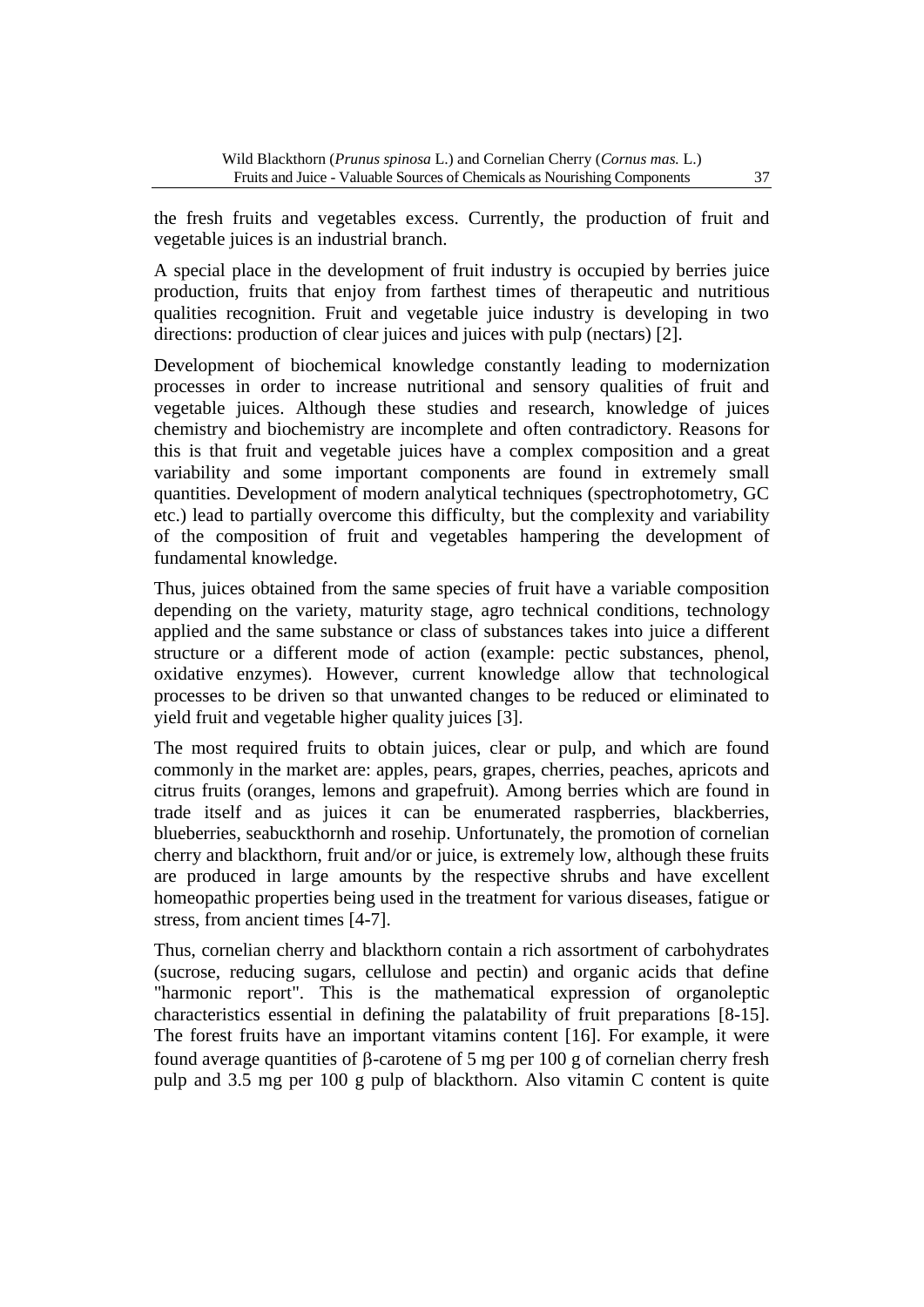high in berries, thereby cornelian cherries contain on average 95 mg /100g and blackthorns 64 mg/100g [10, 11, 13].

Among the essential nutrients to human body, mineral elements are included. The number and concentration of these components in fruits is typical of the species, environmental conditions and soil where the plant grows. The amount of minerals present in cornelian cherries and blackthorns varies in very broad limits [8, 13, 17-20].

A characteristic of berries consists of their content in antioxidants, namely polyphenols, phenols and tannins. Cornelian cherries and blackthorns are excellent sources of polyphenolic compounds with strong ability to capture free radicals, compounds with negative effects on the human body. Therefore, these fruits have both treatment and prevention capacities for various diseases from which some very severe such as neurodegenerative diseases, cardiovascular and cancer. In this context in recent years there were developed researches on the determination of antioxidants in berries. Thus it was determined that in cornelian cherries there are broad areas of tannins between 0.57 to 1.28%, anthocyanins between 36.35 to 292.00 mg per 100 g pulp and total phenols between 281-579 mg / 100g pulp [8, 9, 11]. Blackthorn fruits (*Prunus spinosa*) have significantly higher amounts of phenolics and anthocyanins. Thus, concentrations between 599.2 and 1630 mg phenols per 100 g fruit pulp and anthocyanin concentrations between 71.75 and 1431.75 mg/100g fruit pulp were determined [8, 14, 21, 22].

European cornelian cherry (*Cornus mas*, *Cornelian cherry* or *European cornel*) is a woody plant species that may encounter relatively common in deciduous forests from Romania, as well as ornamental plants in parks and gardens. Cornelian cherries, edible fruits from the distant past had a big search and even today are harvested both for food and pharmaceutical purposes. For example, some studies showed that medicinal preparations obtained from fresh fruit of *Cornus mas L*, have significant antimicrobial activity against *Staphylococcus aureus* and *Pseudomonas aeruginosa* [23].

Blackthorn (*Prunus spinosa* L) belonging to the genus Prunus, Rosaceae family, grows on the hills and plains, in clearings, on pastures and hay fields, roadsides and forests, forming thickets dense that no wildness did not dare to fear of thorns. It is suitable for the formation of curtains for field and roads protection. Blackthorns have antidiarrheal and astringent action, while the buds have immunomodulatory activity, general tonic and stimulant of growth and development mechanisms and activates the hypothalamic-pituitary-adrenal axis, regulating hormonal imbalances [6, 24]. Fresh fruit juice is also used for stopping the flow of blood from the nose.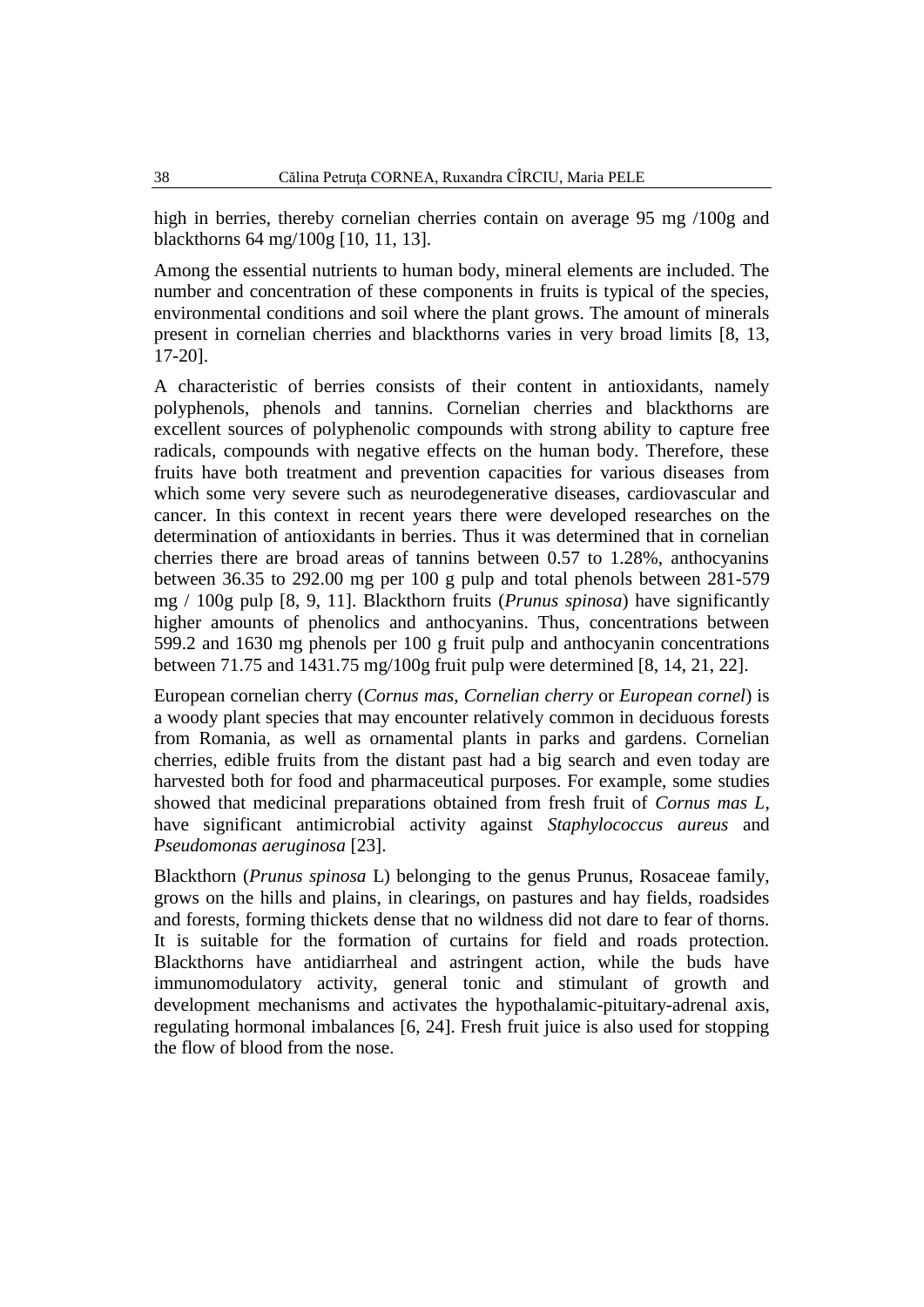Given the special qualities of these fruits, in the present work it was evaluated fresh fruit composition compared to clear juices from these fruits.

## **2. Experimental part**

## **2.1. Materials**

The experimental material consited of samples of cornelian cherries and blackthorns, purchased from inhabitants of the village Dagita, Iasi County, Romania. The cornelian cherries were harvested between 24 and 26 September, and blackthorns between 29 to 31 October 2015.

The equipment used was, in addition to equipment usual in laboratory, spectrophotometer Metertek SP830 Plus, Flam - photometer (Model 410, Sherwood), Metler Tolledo pH meter, juicer Star-Light DPJ-800W (800W, container juice, pulp container, 5 speed, feeding tube 75 mm, digital control), centrifugal Braun homogenizer, distillation plant Millipore, bathroom thermostat, stirring mixer, rare cloth similar to that for cheese.

Distilled water was used for the preparation of the necessary solutions and samples. Chemically pure reagents used were purchase from Merck or Sigma.

### **2.2. Methods**

In order to discern the behavior of fruit (cornelian cherries and blackthorns) during processing them into juices, it was considered necessary to establish their anatomical structure.

The process of obtaining clear juices was carried out following the usual technological line for berries. Thus, sorted fruits

were processed as follows:

Pressing of primary fruit (cornelian cherries and blackthorns).

 The remained residue represent about 70% of the total weight of fruits. This residue loose and moistened with very little juice was passed through a sieve with 0.8 mm diameter. This process resulted in removing the seeds and other anatomical impurities. They were obtained fruit marcs, close to pulp juices consistency.

 Fruit marcs obtained were pressed by 4 layers of canvas with different densities (canavs commonly used in cheese processing: the first layer was layer with large pores and the last one with the smallest pores). The juice yield has increased considerably.

 The juice from the first press and the one obtained from marc were homogenised and the resulting juice was processed further.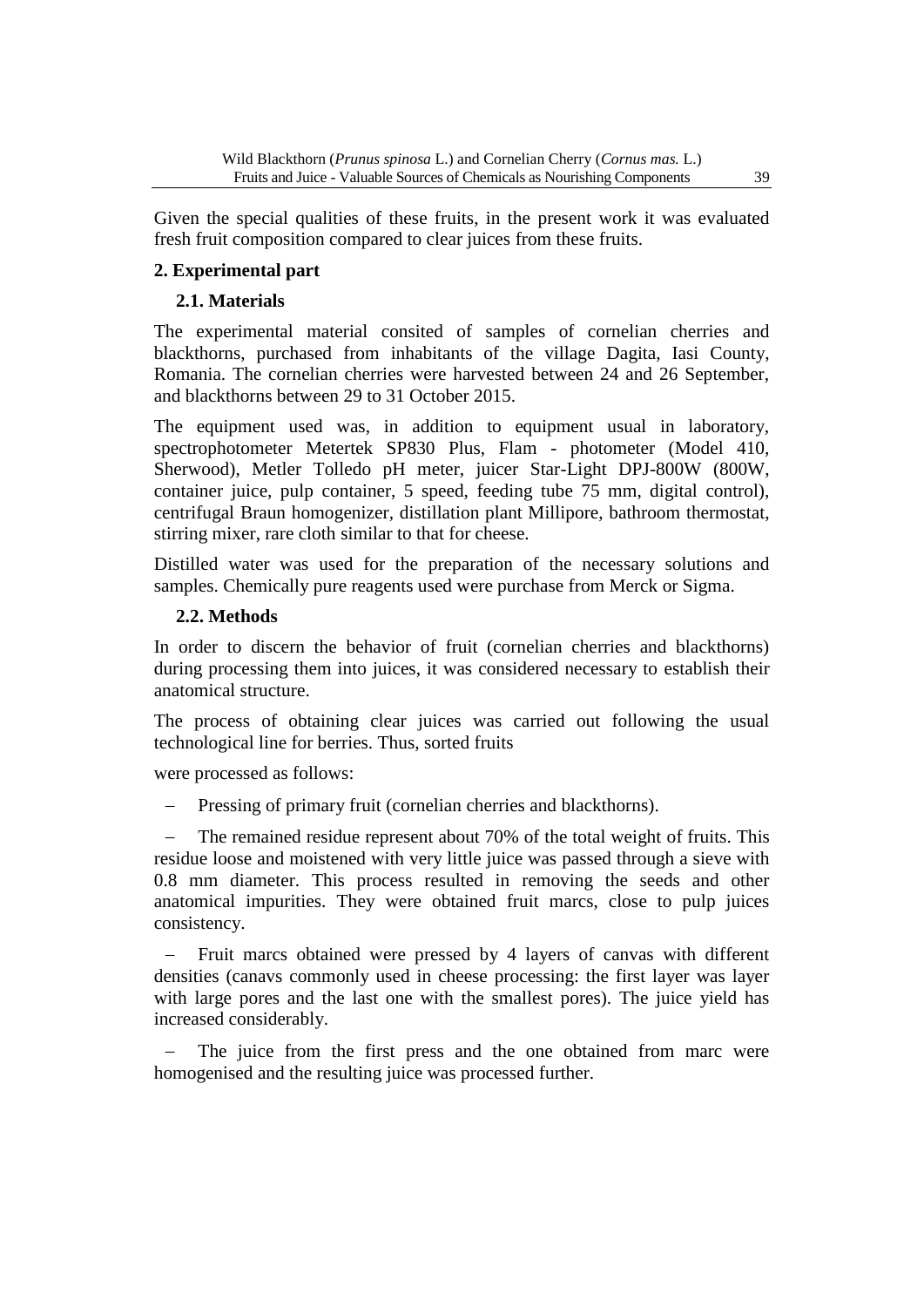In order to remove pectin, the obtained juice has been treated with an appropriate amount of enzyme (UltraZyme 40) for 24 hours at 5 - 7°C.

 Decanting clarified juice after enzymatic treatment was performed by siphoning the portion clarified and dragging it from the layer of yeast. The resulted sediments were added to the remained marc after pressing through the layers of canvas and this mixture was pressed again by canvas above.

 Clarification by thermocoagulation was performed on the enzymatically clarified juice and those obtained by marc pressing. The purpose of this operation was the protein coagulation because the previous operations have not affected them and what remaining in juice it would be coagulated in time. The operation consisted of rapid heating of juice at  $80^0C - 88^0C$  up to 3 minutes.

 The juice cooling was also made as quickly to have no loss of flavor, color and thermosensitive vitamins, by coming down the temperature from  $80 - 88^{\circ}$ C to  $30 - 40^{\circ}$ C, in a few minutes, where viscosity value of juice was small enough to ease the following operation.

 Juice filtration was performed using a tangential-flow microfiltration module to  $\Delta P = 0.5$  bar, using membranes based on cellulose acetate and polyamide. Streams flow occurred at constant  $\Delta P$  and temperature of 10<sup>0</sup>C.

- Clear juices were placed in 250 mL bottles and pasteurized at  $100^{\circ}$ C for 20 minutes and then rapidly cooled under running water to  $45^{\circ}$ C.

Methods applied for the assessment of the various components from fruits and juices were according to ISO methods or certified methods for analysis of food, namely: *dry matter* - SR ISO 3728:2009, *total acidity* - SR EN 12147:1999/C1:2000, *pH -* SR ISO 1842:2008, *total sugars, sucrose, glucose and fructose* - SR EN 1140:2000 and SR 6182-18:2009, *pectic substances* - ISO/CD 6562-1, *protein* - SR 8613-6:2009, *minerals* - [SR EN 1134:1996,](http://magazin.asro.ro/index.php?pag=3&lg=1&cls=3&dom=N&gr=6&sgr=0&id_p=53092914) *phosphorus* - [SR](http://magazin.asro.ro/index.php?pag=3&lg=1&cls=3&dom=N&gr=6&sgr=0&id_p=53103748)  [EN 1136:1997,](http://magazin.asro.ro/index.php?pag=3&lg=1&cls=3&dom=N&gr=6&sgr=0&id_p=53103748) *vitamin C* - SR ISO 6557-2:2008, *β-caroten* - SR EN 12136:1999, *tanning substances* – [25].

#### **3. Results and discussions**

Although so far a number of fruit and vegetable nectars have been granted approval and are on the market, with exceptional nutritional value, at present juices that have in their composition certain berries such as cornelian cherries and blackthorns are extremely rare. In this context, the present experiments tested the cornelian cherry and blackthorn juices. They took into account the composition of the cornelian cherries and blackthorns extremely rich in nutrients, vitamins, antioxidants. In order to know the behavior of fruits (cornelian cherries and blackthorns) during the process of obtaining juices, and the choice of an appropriate technology, it has been analyzed their anatomical structure.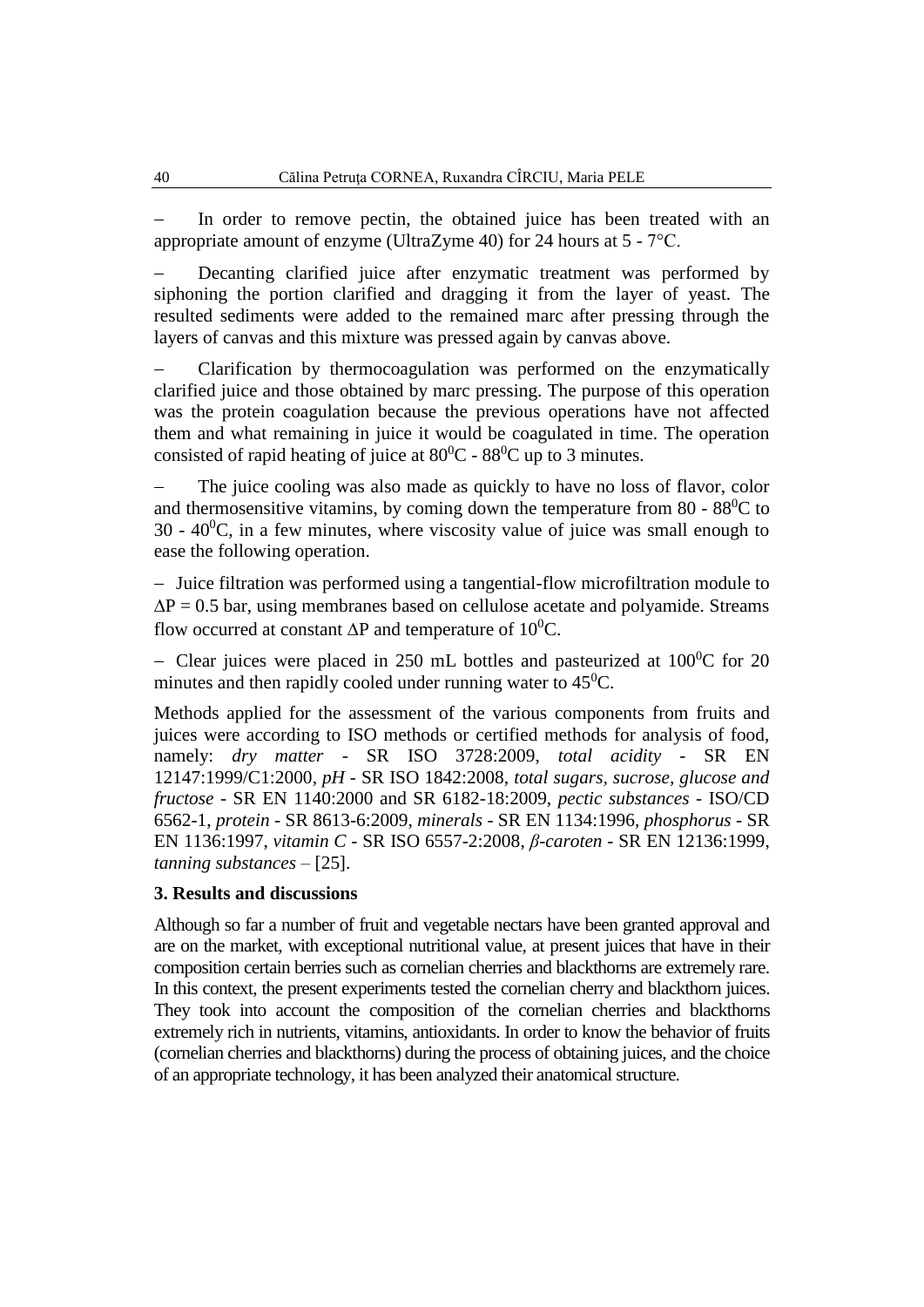Table 1 shows the composition of the cornelian cherries and blackthorns, after principal anatomical components. From this Table it can notice that the practically blackthorns have less pulp compared to cornelian cherries. Given these data and specifications from the literature we processed fruits to obtain clear juices as outlined in the experimental part.

| <i>Specifications</i>                     | Cornelian<br>cherries, % | Blackthorns, % |
|-------------------------------------------|--------------------------|----------------|
| Amount of fruit processed                 | 100                      | 100            |
| Amount of seed, skin and other impurities | 15.0                     | 19.7           |
| Amount of juice plus pulp                 | 85.0                     | 80.3           |
| Amount of raw juice                       | 76.0                     | 77.3           |
| Amount of pulp                            | 9.0                      | 3.0            |

**Table 1.** Anatomical structure of cornelian cherries and blackthorns

Fruit and juice samples were analyzed by determining the specific consumption, the yield of juice, dry matter, the density of the juice, the acidity, pH, total sugars, reducing sugars, sucrose, pectic substances, proteins, polyphenols, vitamin C,  $\beta$ carotene and minerals (Ca, K, Na, Fe, P). In order to calculate specific consumption the balance sheet of materials was drawn for the main operations of the technological process (Table 2). Specific consumption values and yields obtained at processing of cornelian cherries and blackthorns in the clear juices are presented in Table 3.

**Table 2**. The material balance to the processing of the cornelian cherries and blackthorns in the clear juices

| Technological operation                | Cornelian<br>cherries, % | Blackthorns, % |
|----------------------------------------|--------------------------|----------------|
| Amount of juice after primary pressing | 29.3                     |                |
| Amount of juice after marc pressing    | 46.7                     | 35.7           |
| Total quantity of resulted juice       | 76.0                     | 77.3           |
| Amount of clear juice                  | 62.0                     | 62.7           |

**Table 3.** Yields and specific consumption for raw and clear juices from cornelian cherries and blackthorns

| <i>Fruits</i>       | Yields, % | Specific consumption for 1000kg<br>juice, kg |  |
|---------------------|-----------|----------------------------------------------|--|
| Raw juicess         |           |                                              |  |
| Cornelian cherries  | 76.0      | 1315.8                                       |  |
| <b>Blackthorns</b>  | 77.3      | 1293.1                                       |  |
| <b>Clear juices</b> |           |                                              |  |
| Cornelian cherries  | 62.0      | 1612.9                                       |  |
| <b>Blackthorns</b>  | 62.7      | 1594.8                                       |  |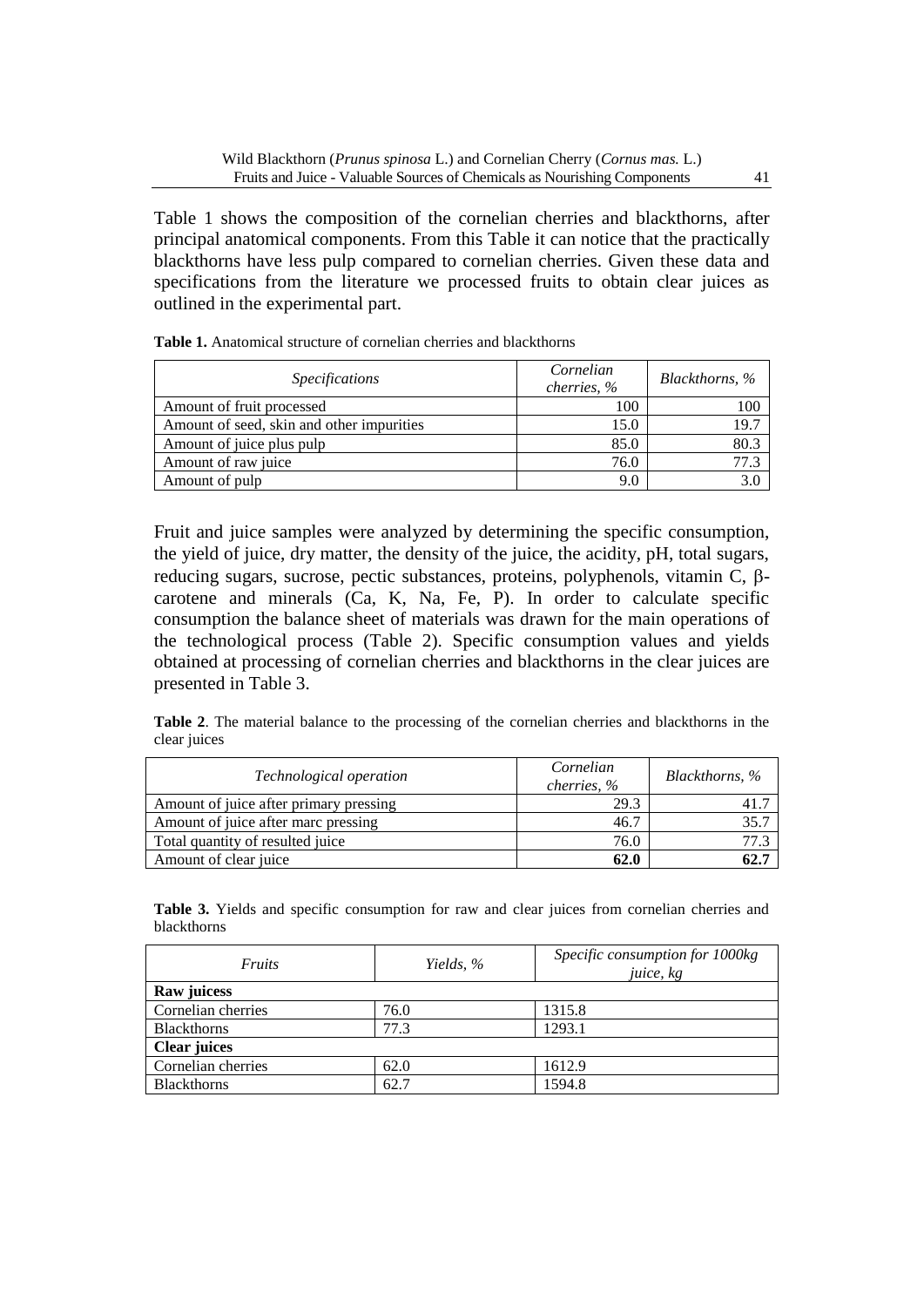From the data in Tables 2 and 3 it is observed that for both cornelian cherries and blackthorns, the yield in raw juice, namely juice with pulp that can be drunk as such is relatively high, around 76.5%. Clarification process leads to lower yields of clear juice, as a result of removing particles left unchallenged by enzymes and normal losses from the pressing process and microfiltration. It can be seen that to obtain 1000 kg of clear juice is needed around 1600 kg cornelian cherries respectively blackthorns.

In order to know the nutritional value of obtained juices some essential chemical components were determined in both fresh pulp fruits and clear juices. The results are presented in Table 4 and Figures 1-4.

**Table. 4.** Physico-chemical parameters of pulp fruits and clear juices of cornelian cherries and blackthorns

| Components determined            | Cornelian cherries |        | <b>Blackthorns</b> |        |
|----------------------------------|--------------------|--------|--------------------|--------|
|                                  | Fruits             | Juice  | Fruits             | Juice  |
| Dry matter, %                    | 13.55              | 10.00  | 15.88              | 13.00  |
| Water content, %                 | 86.45              | 90.00  | 84.12              | 87.00  |
| Total acidity, g malic acid/100g | 1.88               | 2.25   | 1.75               | 2.03   |
| pH                               | 3.00               | 2.25   | 3.00               | 2.30   |
| Total sugars, %                  | 2.46               | 1.35   | 1.99               | 1.29   |
| Reducing sugars, %               | 1.77               | 1.24   | 1.19               | 1.22   |
| Sucrose, %                       | 0.69               | 0.11   | 0.80               | 0.70   |
| Harmonic ratio*, (TS/TA)         | 1.31               | 0.60   | 1.14               | 0.64   |
| Pectic substances, %             | 0.47               | 0.12   | 0.55               | 0.17   |
| Proteins, %                      | 3.76               | 0.19   | 4.33               | 0.18   |
| Tanning substances, %            | 1.76               | 1.12   | 2.91               | 2.22   |
| Calcium, mg/100g                 | 309.00             | 135.00 | 135.00             | 60.00  |
| Potassium, mg/100g               | 589.00             | 360.00 | 1046.00            | 463.00 |
| Sodium, mg/100g                  | 51.40              | 27.00  | 49.80              | 25.00  |
| Iron, $mg/100g$                  | 11.29              | 5.86   | 21.11              | 10.64  |
| Phosphorus, mg/100g              | 149.3              | 64.5   | 127.14             | 51.37  |
| Report: Calcium/Phosphorus       | 2.07               | 2.09   | 1.06               | 1.17   |
| Vitamin C, mg/100g               | 96.49              | 26.56  | 64.23              | 8.76   |
| $\beta$ -carotene, mg/kg         | 49.16              | 34.15  | 34.25              | 21.19  |

\* Harmonic ratio is the report between total sugars and total acidity

From data and Figures it can be seen that most nutrients have lower concentrations in juices compared to fruits. This is normal, considering that most of these substances are lost in processing. The exception to this aspect it has the acidity. At both fruits, the acidity increases in juices so that the juices pH is lower.

Harmonic ratio between total sugars and acidity is lower in juices compared to fruits, but for both fruits for soft drinks it is around 0.60. This value shows that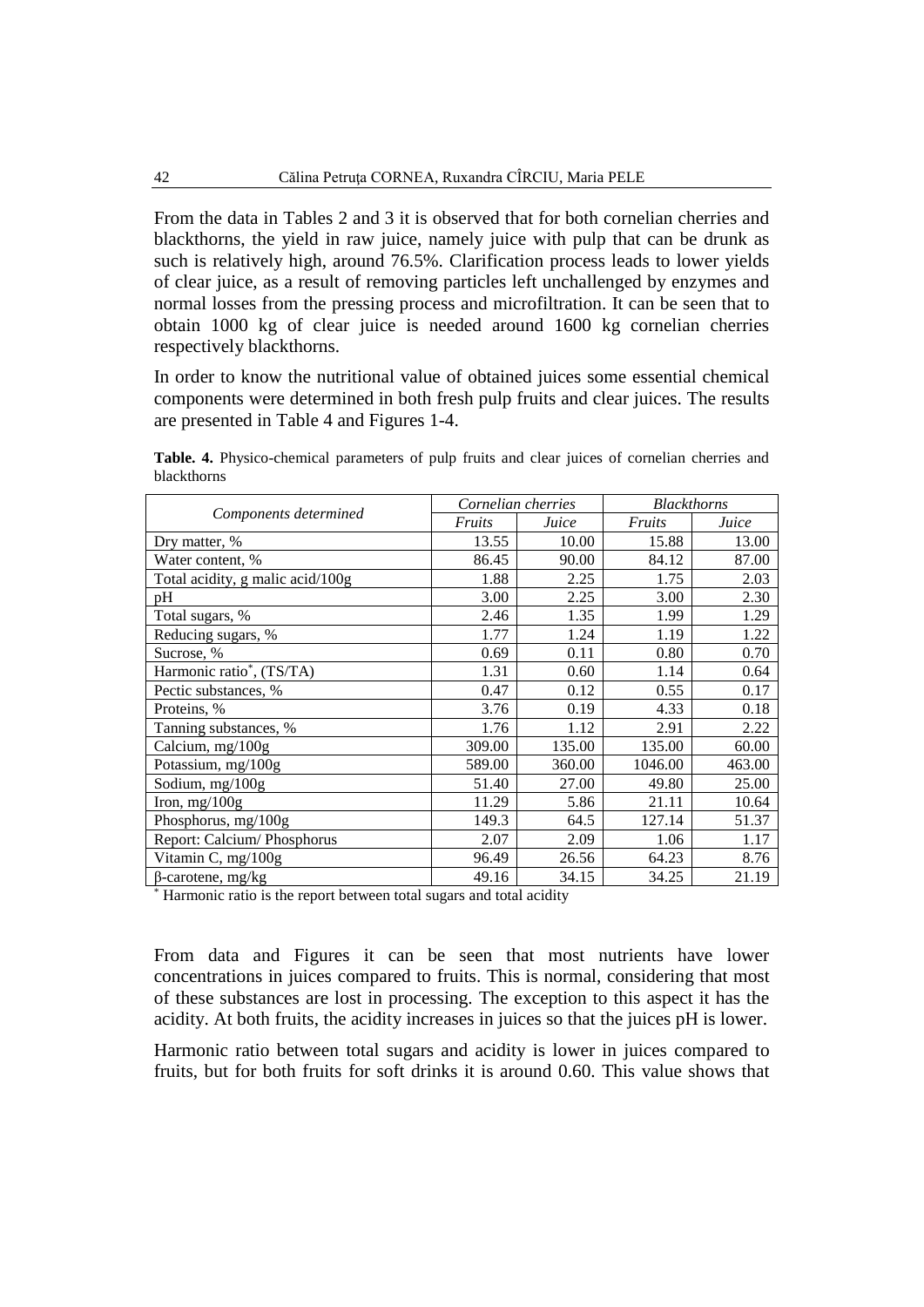juices have a sweet - sour taste, a balanced taste for forest fruits. This taste is supplemented by the contribution of own tannins and flavors that give them their specific taste, really liked of the cornelian cherry and blackthorn juices. It should be emphasized that at both juices concentrations of reducing sugars are very close to the concentrations from respective fruit pulp. Thus at blackthorns concentration of reducing sugars in fruits is practically the same as in juice (1.19% vs. 1.22%). At cornelian cherries, the difference is slightly larger of 1.77% in fruit compared to 1.24% into juice.

As we know, vitamins and minerals are basic elements of human metabolism. These are responsible for transporting and processing of oxygen, for water content and transmission of stimuli to nerves and muscle, bone health and more others. Their composition bring balance and health in the human body and when it is the case the appropriate treatment. It is underlined that an important role in the relationship between calcium and phosphorus is the ratio value of their concentrations. The optimal ratio of calcium / phosphorus is 1/1. Close values of this report are found only in fruits and vegetables. For example in pork this report is calcium / phosphorus  $= 1/97$  (the amount of phosphorus is 97 times higher!) and this report is entirely unbalanced. The consequence is decreasing calcium concentration in plasma, removing calcium from the bones, at increased risk for osteoporosis.



**Fig.1**. Comparative evaluation of nutrients between the pulp and clear juice of cornelian cherries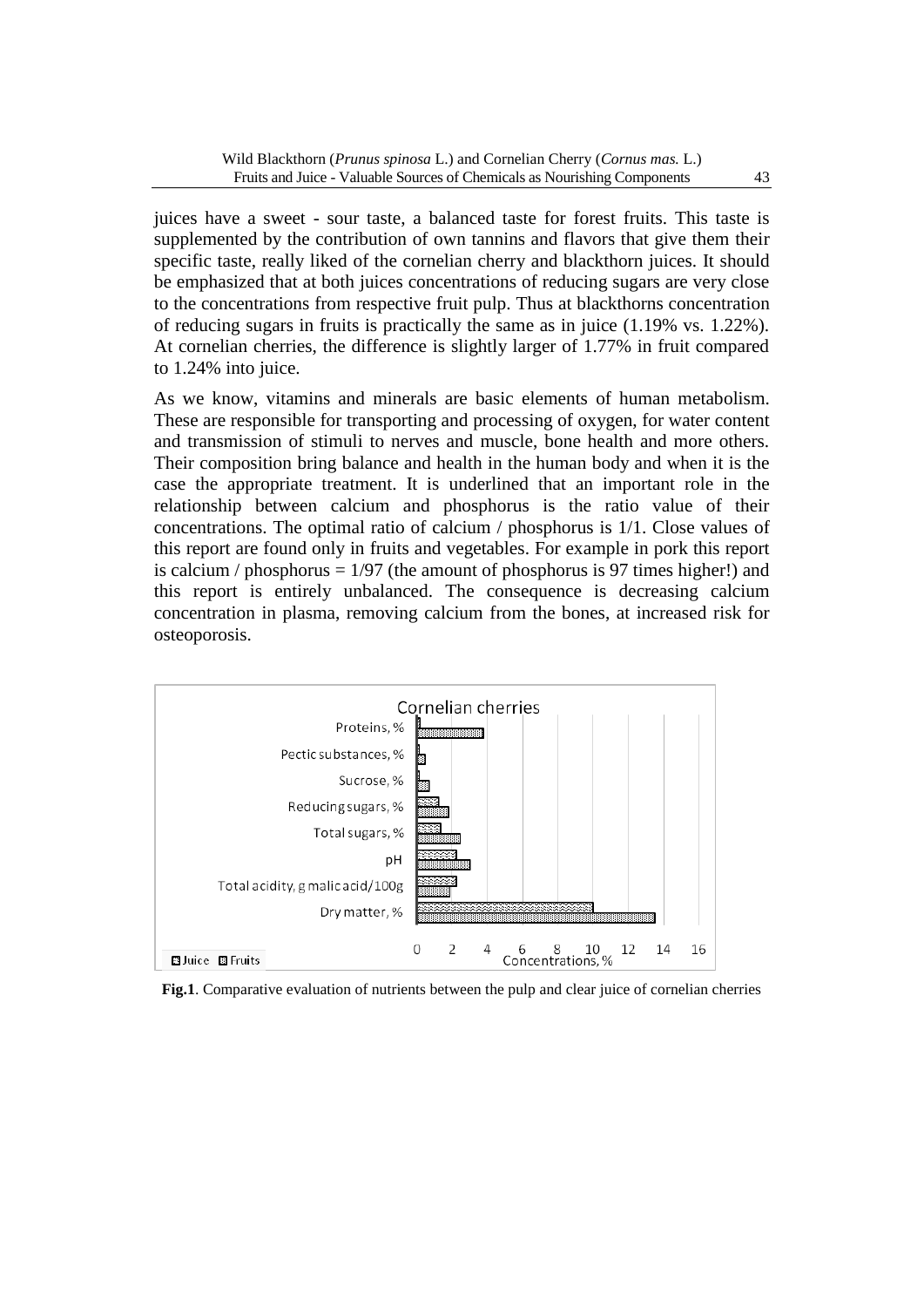

**Fig 2.** Comparative evaluation of nutrients between the pulp and clear juice of blackthorns

In vegetable cases, carrots have the optimal ratio of  $1/0.95$ , and other vegetables have slightly higher values (e.g. potatoes of 1/4and soybeans of 1 / 2.3). Among fruits, hazelnuts have a ratio of 1/1.5. Our data show that blackthorns are closest to the optimum ratio having the value of 1.06 for fruits and 1.17 for juice, while the cornelian cherries have this report higher (2.07 for fruits and 2.09 for juice).



**Fig 3.** Evolution of mineral substances in fruit respectively juices of cornelian cherries and blackthorns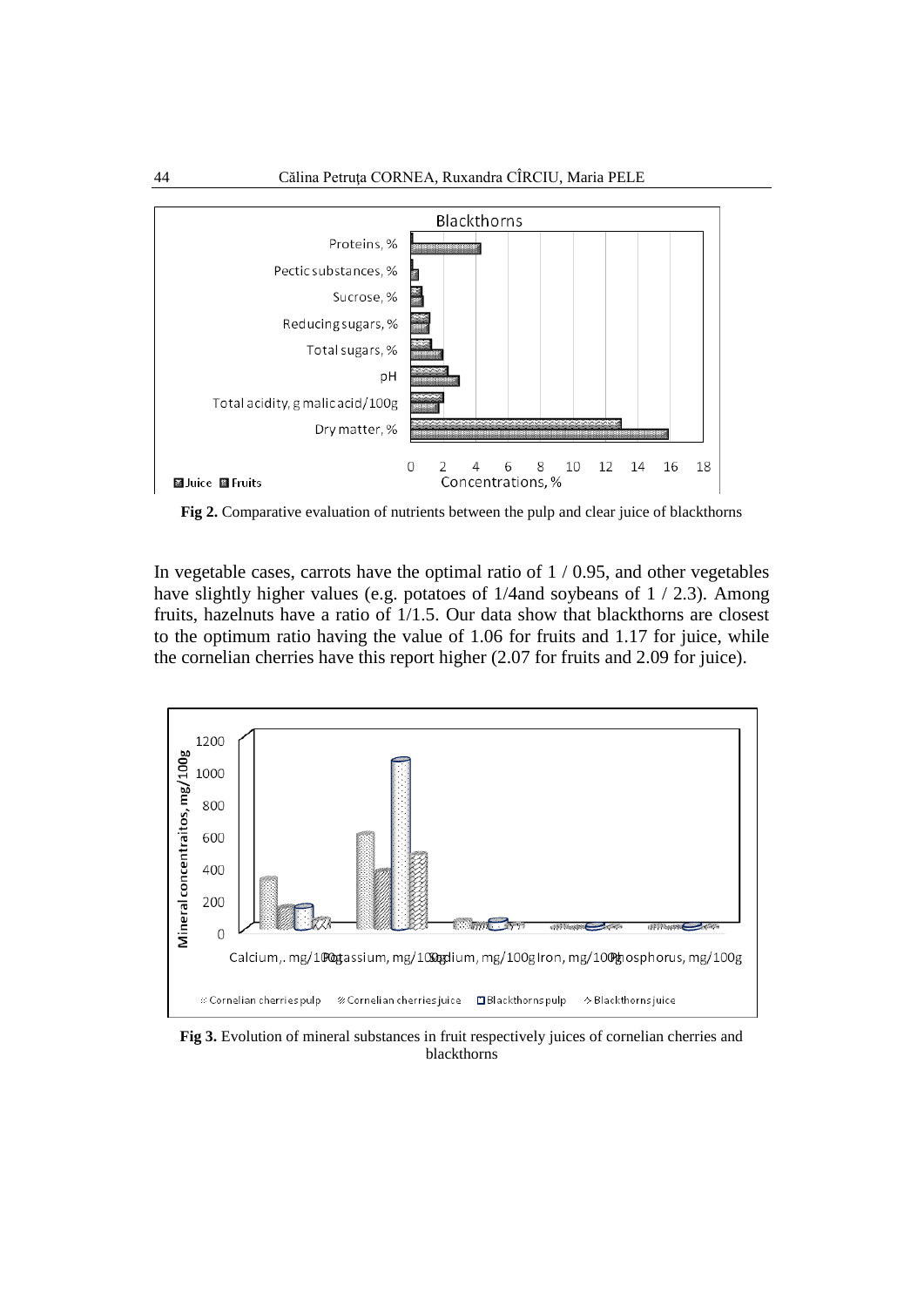



**Fig 4.** The content of vitamin C and β-carotene in fruits and juice of cornelian cherries respectively blackthorns

In terms of the content vitamins is observed that blackthorn fruits are rich in vitamin C and carotene compared with cornelian cherries. It is however noteworthy that fruits processing to juice leads to loss of vitamins in proportions higher for blackthorns compared to cornelian cherries.

#### **Conclusions**

By cornelian cherries and blackthorns processing as juice around 77% raw juice are obtained. To obtain a high yield of juice, the marc from the first pressing was moistened, loose and pressed again. Thus, it was obtained a yield of 76% raw juice for cornelian cherries and 77.3% for blackthorns. Yields obtained for clear juices were 62% for cornelian cherries and 62.7% for blackthorns as a result of the removal of all particles. Specific consumption for obtaining of 1,000 liters clear juice were 1612.9 kg cornelian cherries and 1594.8 kg blackthorns.

It should be emphasized that, after processing as juice, nutrient concentrations were only slightly lower compared to fruits. The exception is the acidity. So, for both fruits, increases acidity in juices and pH value becomes lower. Harmonic ratio is around 0.60, value showing that juices have a sweet - sour taste. This taste is balanced by own tannins and flavors which give their specific taste, very pleasant. The optimal ratio of calcium/phosphorus is 1/1. For both fruits and juices of cornelian cherries and blackthorns, Ca/P ratio was very close to the ideal value (1.06 and 1.17 for blackthorns, respectively 2.07 and 2.09 for cornelian cherries). In terms of content of vitamins blackthorn fruits are richer in vitamin C and carotene compared with cornelian cherries. Clear juice processing lead to loss of vitamins in proportions higher for blackthorns compared to cornelian cherries.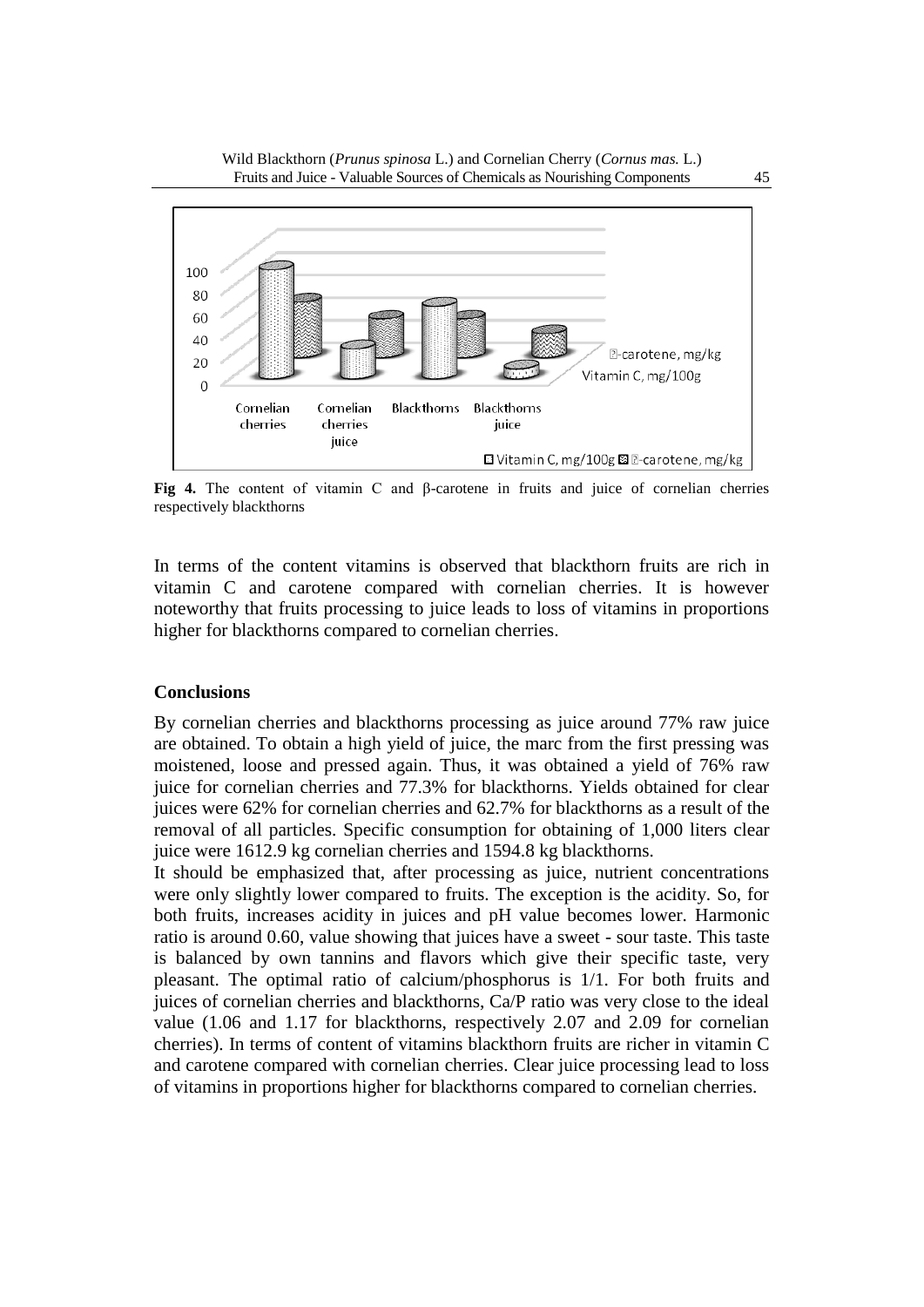As a general conclusion it can be mentioned that the final products obtained have a pleasant flavor with a mysterious hint and are rich in essential nutrients. The beneficial effect of these products on human health is well known by itself nutrients contained in them.

#### **R E F E R E N C E S**

- 1. Wrench G., (2009), *The Wheel of Health*, Schocken Books, New York.
- 2. Annema N., Heyworth J.S., McNaughton S.A., Iacopetta B., Fritschi L., (2011), Fruit and vegetable consumption and the risk of proximal colon, distal colon, and rectal cancers in a case-control study in Western Australia, *J Am Diet Assoc*, **111**, 1479 – 1490.
- 3. Monson P., Durand G., (2010), Applications recents des microorganisms et des enzomes dans les industries alimentaires et agricoles, In: *Industries Alimentaires et agricoles*, 22-36.
- 4. Almeida M.Z., Léda P.H.O., da Silva M.Q.O.R., Pinto A., Lisboa M., Guedes M.L.M.L., Peixoto A.L., (2014), Species with medicinal and mystical-religious uses in São Francisco do Conde, Bahia, Brazil: a contribution to the selection of species for introduction into the local unified health system, *Rev. Bras. Farmacogn.,* **24**, 171-184.
- 5. Rentschler H., (2008), *Flussiges Obst-flussiges Gemuse in Flussiges Obst*. pp.2 4.
- 6. [Minker](https://www.libraronline.ro/autor/carole-minker--i13927) C., (2016), *200 Plants that Will Benefit* (In Romanian: 200 de plante care ne vor binele), RAO Press, Bucharest, Romania.
- 7. Balan D., Pele M., Artimon M., Luta G., (2005),Bioactive compounds in sea buckthorn fruits and in some products obtained by their processing, *Revue de Cytologie et Biologie végétales-Le Botaniste,* **28**, 364-368.
- 8. Bijelić S.M., Gološin B.R., Ninić Todorović J.I., Cerović S.B., Popović B.M., (2011), Physicochemical fruit characteristics of cornelian cherry (Cornus mas L.) genotypes from Serbia, *Hortscience,* **46**, 849–853.
- 9. [Demir](http://www.sciencedirect.com/science/article/pii/S0260877403000566) F., [Kalyoncu](http://www.sciencedirect.com/science/article/pii/S0260877403000566) I.H., (2003), Some nutritional, pomological and physical properties of cornelian cherry (*Cornus mas* L.), *J. Food Eng*, **[60](http://www.sciencedirect.com/science/journal/02608774/60/3)**, 335–344.
- 10. Ercisli S., Yilmaz S.O., Gadze J., Dzubur A., Hadziabulic S., Aliman J. (2011). Some Fruit Characteristics of Cornelian Cherries (*Cornus mas* L.), *Not Bot Hort Agrobot Cluj*, 39(1), 255- 259
- 11. [Tural](http://www.sciencedirect.com/science/article/pii/S0304423808000368) S., [Koca](http://www.sciencedirect.com/science/article/pii/S0304423808000368) I., (2008), Physico-chemical and antioxidant properties of cornelian cherry fruits (*Cornus mas* L.) grown in Turkey, *Sci. Hortic*, **[116](http://www.sciencedirect.com/science/journal/03044238/116/4)**, 362–366.
- 12. Sochor J., Jurikova T., Ercisl S., Mlcek J., Baron M., Balla S., Yilmaz S.O., Necas T., (2014), Characterization of cornelian cherry **(**Cornus mas L.) genotypes -genetic resources for food production in Czech Republic*, Genetika*, **46**, 915-924.
- 13. Savić M., Vračar L., (2011), Properties of blackthorn (Prunus Spinosa L) from Stara Planina. Agroekonomija, https://agroekonomija.wordpress.com/ 2011/01/21/properties-of-blackthornprunus-spinosa-l-from-stara-planina/
- 14. Sikora E., Bieniek M.I., Borczak B., (2013), Composition and antioxidant properties of fresh and frozen stored blackthorn fruits Prunus spinose L.). *Acta Sci. Pol., Technol. Aliment*., **12**, 365-372.
- 15. [Gąstoł M.](http://www.ncbi.nlm.nih.gov/pubmed/?term=G%C4%85sto%C5%82%20M%5BAuthor%5D&cauthor=true&cauthor_uid=23905648), [Krośniak M.,](http://www.ncbi.nlm.nih.gov/pubmed/?term=Kro%C5%9Bniak%20M%5BAuthor%5D&cauthor=true&cauthor_uid=23905648) [Derwisz M.](http://www.ncbi.nlm.nih.gov/pubmed/?term=Derwisz%20M%5BAuthor%5D&cauthor=true&cauthor_uid=23905648), [Dobrowolska-Iwanek J.,](http://www.ncbi.nlm.nih.gov/pubmed/?term=Dobrowolska-Iwanek%20J%5BAuthor%5D&cauthor=true&cauthor_uid=23905648) (2013), Cornelian cherry (cornus MAS L.) juice as a potential source of biological compounds, *[J Med Food.,](http://www.ncbi.nlm.nih.gov/pubmed/23905648)* **16**, 728- 732.